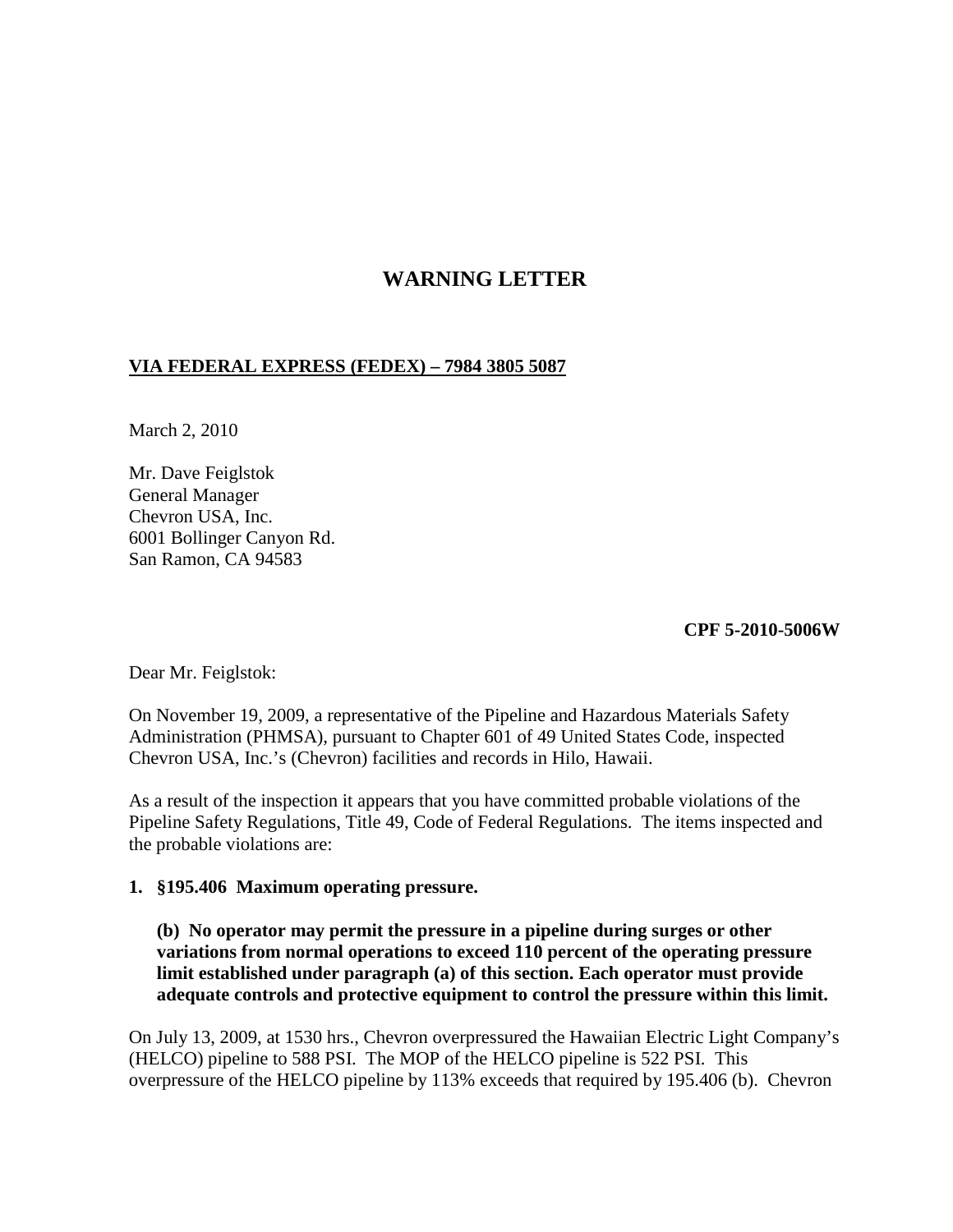submitted a Safety Related Condition Report on July 20, 2009, stating that "Pump 120 restarted unexpectedly and pressured the HELCO pipeline."

**2. §195.581 Which pipelines must I protect against atmospheric corrosion and what coating material may I use?**

**(a) You must clean and coat each pipeline or portion of pipeline that is exposed to the atmosphere, except pipelines under paragraph (c) of this section.**

**(b) Coating material must be suitable for the prevention of atmospheric corrosion.**

**(c) Except portions of pipelines in offshore splash zones or soil-to-air interfaces, you need not protect against atmospheric corrosion any pipeline for which you demonstrate by test, investigation, or experience appropriate to the environment of the pipeline that corrosion will-**

- **(1) Only be a light surface oxide; or**
- **(2) Not affect the safe operation of the pipeline before the next scheduled inspection.**

Chevron failed to clean and coat each pipeline or portion of pipeline that is exposed to the atmosphere with a coating that is suitable for the prevention of atmospheric corrosion. Specifically, the 250' of 8" diameter above-ground regulated piping and pig launcher that is contained within the Hilo Marine Terminal facility exhibits extensive atmospheric corrosion. Further, Chevron provided no record or investigation to demonstrate that the corrosion is only a light surface oxide or that the corrosion will not affect the safe operation of the pipeline before the next scheduled inspection.

### **3. §195.583 What must I do to monitor atmospheric corrosion control?**

**(a) You must inspect each pipeline or portion of pipeline that is exposed to the atmosphere for evidence of atmospheric corrosion, as follows:**

| If the pipeline is | Then the frequency of    |
|--------------------|--------------------------|
| located:           | inspection is:           |
| Onshore            | At least once every 3    |
|                    | calendar years, but with |
|                    | intervals not exceeding  |
|                    | 39 months.               |

## **(c) If you find atmospheric corrosion during an inspection, you must provide protection against the corrosion as required by Sec. 195.581.**

Chevron failed to provide atmospheric corrosion monitoring records in accordance with 195.581 (a).